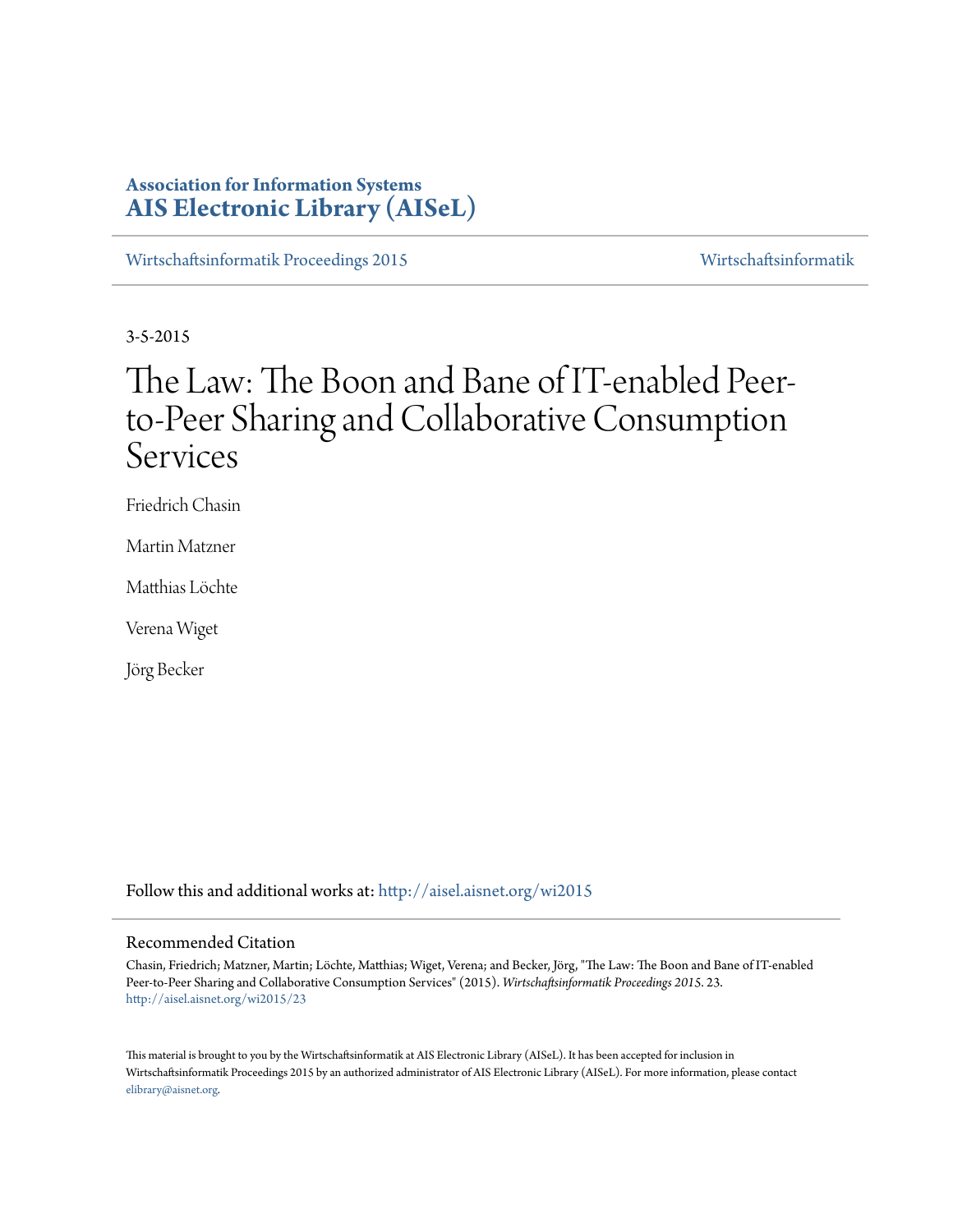# **The Law: The Boon and Bane of IT-enabled Peer-to-Peer Sharing and Collaborative Consumption Services**

Friedrich Chasin<sup>1</sup>, Martin Matzner<sup>1</sup>, Matthias Löchte<sup>2</sup>, Verena Wiget<sup>3</sup>, and Jörg  $Becker<sup>1</sup>$ 

<sup>1</sup> University of Münster, European Research Center for Information Systems (ERCIS), Münster, Germany

{friedrich.chasin,martin.matzner,joerg.becker}@ercis.unimuenster.de

<sup>2</sup> Stadtwerke Münster GmbH, IT-Management, Münster, Germany M.Loechte@stadtwerke-muenster.de <sup>3</sup> TÜV SÜD AG, Electromobility, Munich, Germany

Verena.Wiget@tuev-sued.de

**Abstract.** IT-enabled peer-to-peer (P2P) sharing and collaborative consumption services (SCCS) allow private persons to provide access for others to their cars, accommodation and other physical assets. Together they constitute the so called Share Economy. These services often operate in a legal gray area. The relationship between the law and SCCS is bidirectional. On the one hand, the development of new SCCS offerings has to comply with a broad body of existing regulations. On the other hand, new P2P SCCS businesses often discover legislative loopholes, thereby forcing the law to react. This article conceptualizes the complex relationship between the law and IT-enabled P2P SCCS by means of a framework. The applicability of the framework is demonstrated by analyzing a specific SCCS in the electric vehicle charging infrastructure domain. The framework should constitute an effective tool in the design of new and legal P2P SCCS offerings.

**Keywords:** service, peer-to-peer, sharing and collaborative consumption, law, relationship, share economy

#### **1 Peer-to-Peer Services in a Uncertain Legal Environment**

In the last decade, business ecosystems that facilitate access to otherwise idle physical assets owned by private persons via Internet platforms have emerged and proliferated. We refer to them as "peer-to-peer (P2P) sharing and collaborative consumption services" (SCCS) [1, 2]. Early SCCS platforms received great interest inform the general public, causing an initial 'buzz' regarding the potential benefits of the idea [3, 4], including claims of it being a "world-changing status" [5]. Several players have been able to establish viable and profitable business models since then. The range of assets shared via such platforms is wide, ranging from joint access to cars (Lyft) and ac-

<sup>12&</sup>lt;sup>th</sup> International Conference on Wirtschaftsinformatik. March 4-6 2015, Osnabrück, Germany

Chasin, F.; Matzner, M.; Löchte, M.; Wiget, V.; Becker, J. (2015): The Law: The Boon and Bane of IT-enabled Peer-to-Peer Sharing and Collaborative Consumption Services, in: Thomas. O.; Teuteberg, F. (Hrsg.): Proceedings der 12. Internationalen Tagung Wirtschaftsinformatik (WI 2015), Osnabrück, S. 332-347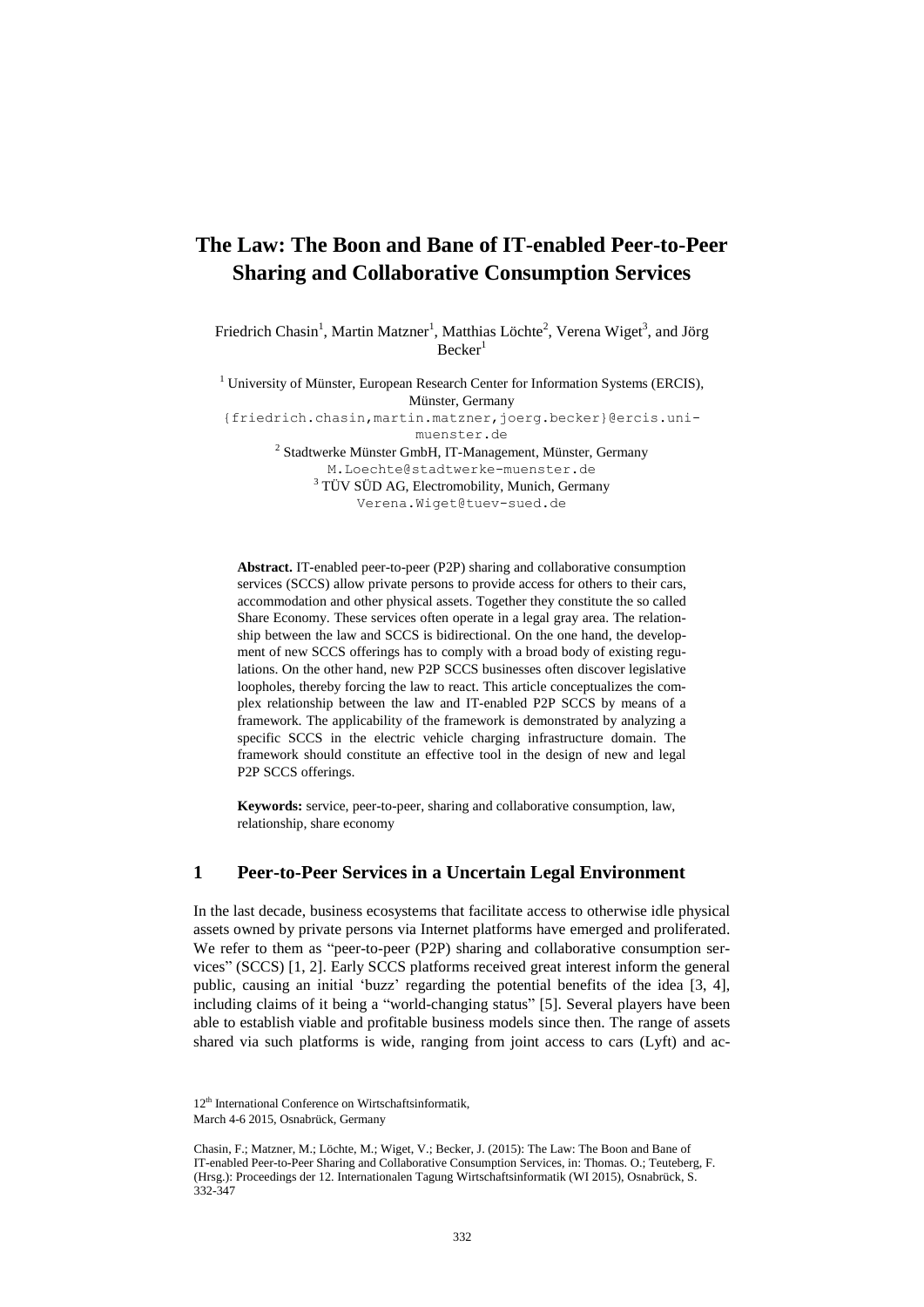commodation (Airbnb) or sharing of food (LeftoverSwap) and clothes (Share Closet). What all the SCCS have in common is that they operate in a legal gray area.

The Uber.com platform offers a smartphone app that enables passengers to request a taxi service from private drivers. The traditional taxi companies and professional drivers have perceived the new service as an open provocation and threat to their very existence. London's taxi drivers initiated a word-wide storm of protest, claiming that their own strict market regulations also need to apply to the Uber drivers [6]. These regulations require cabbies to have a credit card reader installed in the car, pass a citymandated English proficiency exam and a written test on local geography, have liability insurance, an annual criminal background check, yearly vehicle inspections and a mandatory physical exam, to mention but a few [7]. In stark contrast the Uber driver just provides the ride.

This example demonstrates the significant tensions within the relationship between the law and P2P SCCS. This tension prevails in-both directions, from the law to SCCS and from SCCS to the law. In the first direction, regulations and authorities may influence businesses that often need to operate in a legal limbo. The media have discussed the phenomenon intensively and beyond the Uber case [8, 9], for instance related to platforms for publicly sharing private accommodation [10], private Wi-Fi [11] and private cars [12, 13]. The judiciary and executive authorities were required to react to the SCCS phenomenon, and their responses tended to be restrictive on the activities of the various providers and users. The need to protect citizens [7] and to avoid tax losses through undeclared revenues [14] were offered as arguments for opposing and constraining emerging P2P practices. Local governments issued fines and ordered platforms to stop operations [12]. For instance, a New York judge's decision that offering a private taxi service without a license is illegal, led to the immediate shutdown of the P2P car rental service SideCar [15]. With regard to the second direction, SCCS challenge authorities, because they require new or modified regulations, and accordingly the lack of prevailing market regulation creates a pressing need for new legislation. For instance, the Colorado State [16, 17] in the USA was only recently one of the first to sign a legal proposal subjecting SCCS to the state's regulations.

Against this backdrop, many Information Systems (IS) researchers, in the context of the emerging field of Service Science Management and Engineering (SSME) [18], are striving to develop and evaluate IT artifacts for the service economy. We argue that the described tensions pose challenges for the design and operation of IT, and that a systematic approach to capturing the legal environment surrounding a particular P2P SCCS will improve the design of IT artifacts for service systems of this kind. An improved understanding of the tensions will help prevent service failure and termination, due to legal issues. Furthermore, actions will be encouraged from platform operators to help the platforms' peer suppliers avoid legal complications resulting from their use of the service platforms. Conversely, from the legal perspective, a greater understanding is needed by the various players as to how the relevant laws should be modified and extended locally and internationally, as thy are not appropriate in their current form for the regulation of P2P SCCS [14, 19]. However, conceptualizations for describing this multifaceted relationship are lacking. Therefore, the present paper answers the following question: *How can the mutual influence of law and P2P SCCS*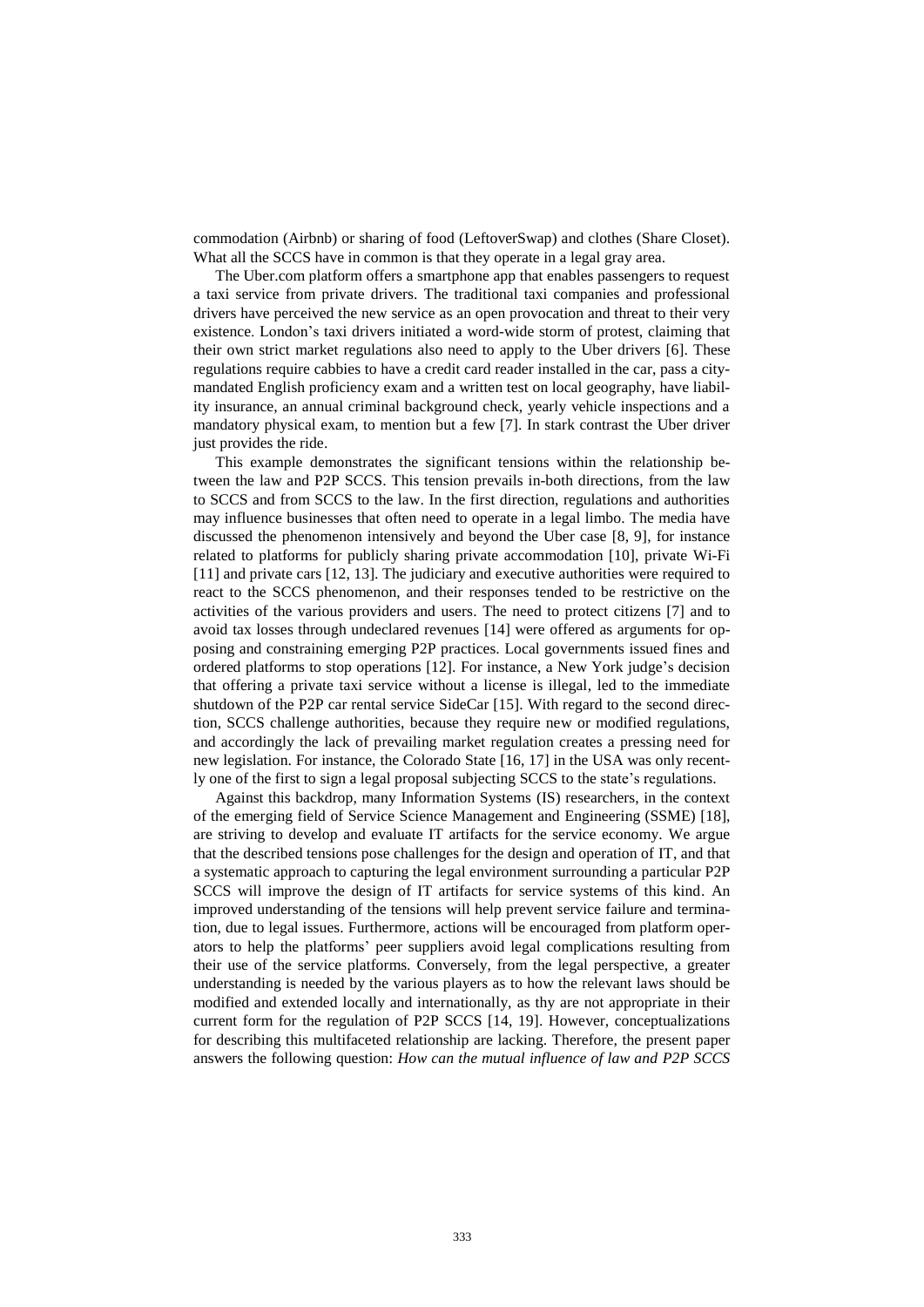*be conceptualized in order to provide an instrument for improving the design of new services?*

The contribution of this paper lies in the development of a framework for studying the mutual influence of P2P SCCS and the law for a specific business. It builds on previous work from Knackstedt et al. [20]. We demonstrate the framework's application in an analysis of a specific P2P SCCS, in which an IT-solution enables private people to provide public access to their own electric vehicle charging stations.

This paper proceeds as follows. Section 2 provides research background on P2P SCCS and on related legal challenges. Section 3 describes our methodology. Section 4 explains the initial and the adapted framework. Section 5 demonstrates the application of our framework. Section 6 discusses the research results, limitations, and direction for future research. Section 7 contains some conclusions.

## **2 Research Background and Related Work**

#### **2.1 Services**

Service Science was a highly active research area within the IS community in recent years. Service Science Management and Engineering (SSME) is the design-oriented, "normative" [18], sub-discipline of Service Science, which maintains a particular focus on designing and delivering services in service systems.

Service is defined as the application of specialized competences, through deeds, processes, and performances for the benefit of another entity or the entity itself [18]. The service system is a dynamic configuration of resources, including people, organizations, shared information, and technology, all connected internally and externally to other service systems through value propositions [18]. Accordingly, building and evaluating IT artifacts of utility for the service economy is an important aspect of SSME [21]. Below we consider a specific type of such service systems.

#### **2.2 P2P Sharing and Collaborative Consumption Services**

IT-enabled peer-to-peer sharing and collaborative consumption services are services that are based on a subset of consumer practices, in which a) mere access is preferred to ownership and a function instead of the product itself that enables this function  $[22–26]$ , b) the owner of the resource is a private person  $[27–32]$  and c) environmentally driven resource utilization [33–35] [36–38] is an underlying paradigm.

Although different and often incompatible definitions of sharing and collaborative consumption prevail in public and academic discourse [39–42], both can be seen as two subsets of access-based consumption [26]. Both phenomena represent a shift in consumer behavior towards alternative forms of consumption for reasons such as the prospect of financial benefits [26, 43], confronting overconsumption [40, 44] and addressing the degradation of the natural environment [45, 46]. However, they are different with regard to whether or not there is financial compensation involved in the provision of access to a privately owned resource. Sharing forms a qualitative rela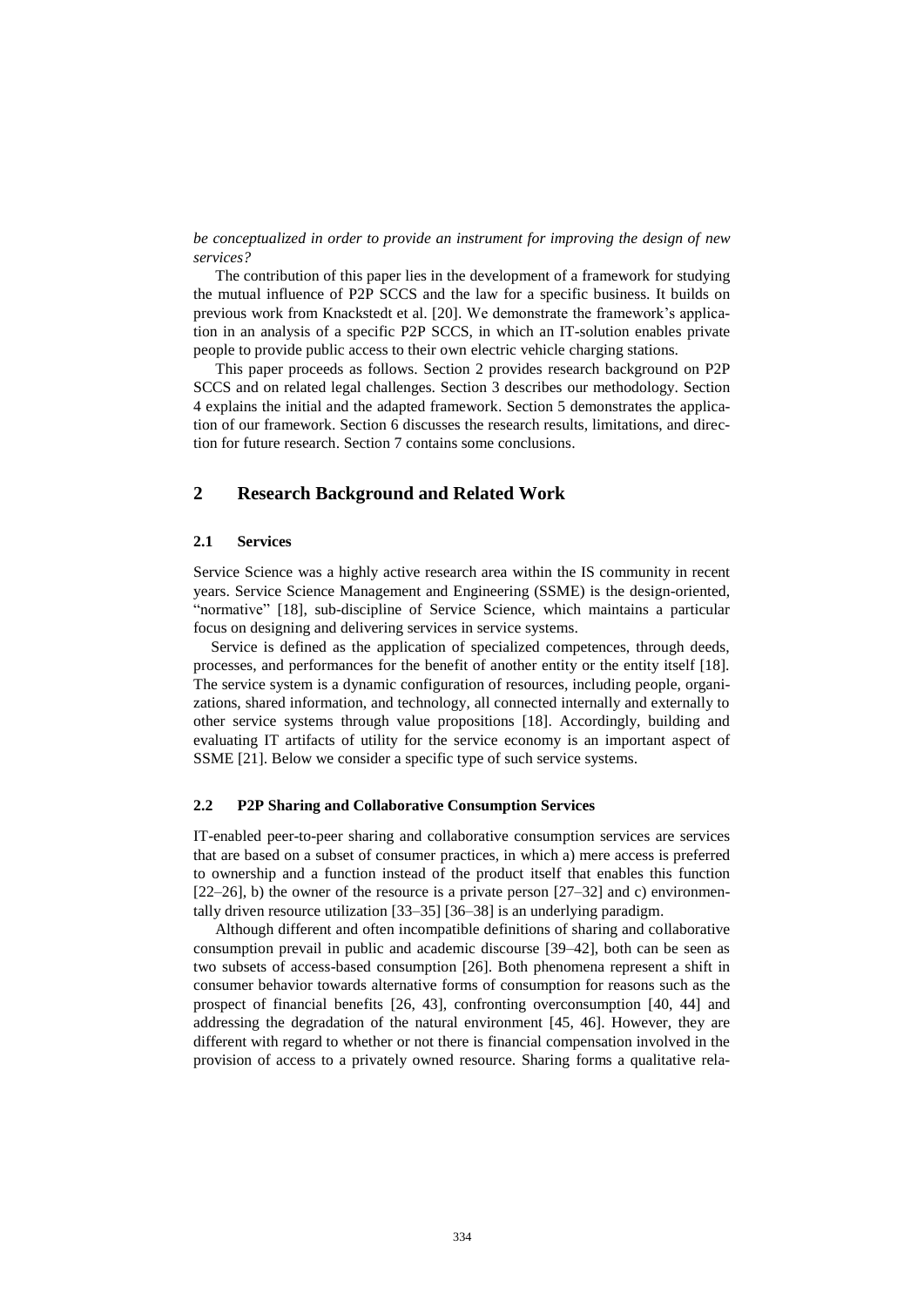tionship between involved peers, does not involve money [47, 48] and is associated with values such as "equality, mutuality, honesty, openness, empathy, and an ethic of care" [42]. Therefore, it must be distinguished from pseudo-sharing [49] such as traditional car sharing, which typically involves monetary compensation for the mobility service. Collaborative consumption, on the other hand, forms a quantitative relationship between participants through monetary or any other quantitative compensations [26, 40, 50]. In the case of IT-based P2P SCCS, the technology plays an enabling role, facilitating communication and transactions between peers that would otherwise be impossible [1, 2, 51].

While there is a significant body of research on sharing of digital goods [52–55]. IS research is silent with regard to the sharing and collaborative consumption of tangible assets. This is especially true for its peer-to-peer-based subset in which conceptualizations and calls for further research are still in their infancy [31, 56].

#### **2.3 P2P SCC Services and Law – Related Work**

Given the lack of research on P2P SCCS itself, the mutual influence of law and P2P SCC services has not yet been the focus of Information Systems research. The legal challenges associated with P2P SCCS are mentioned in passing, if at all [40, 57–60]. This is different for the legal domain, where researchers and practitioners have indeed acknowledged the challenges posed by P2P SCCS to the law and called for the legal loopholes to be closed [41, 61–65]. However, the legal perspective on the issue is one-sided and does not address the implications for the design and operation of P2P SCC services as such. This creates the research gap that we address in this work.

# **3 Research Design**

The research comprises two phases, namely the framework development (described in Section 4) and the framework application (Section 5). In the first phase, we build on the existing framework for the mutual influence of law and IS [20, 66] and adapt it in order to capture the specifics of P2P SCCS. Existing SCCS conceptualizations and descriptions of legal tensions in the extant literature inform this step.

In the second phase, we demonstrate the value of the framework for our purposes, by applying it in a real-world P2P SCCS case. Fig. 1 depicts our approach. First, over the period from December 2013 to June 2014, a team of researchers from industry and universities (Table 1) *identified* legal issues related to the business model (Table 2). We used the framework as an analytical "lens", while collecting data through interviews with legal experts, workshops and expert panels, as well as from the related academic literature and through law reviews. The identified issues were *refined* jointly by a team of two researchers to the level of single influence effects imposed by the law or the P2P SCCS on its opposing party. Finally, we *merged* common aspects into groups and *mapped* them into to the framework.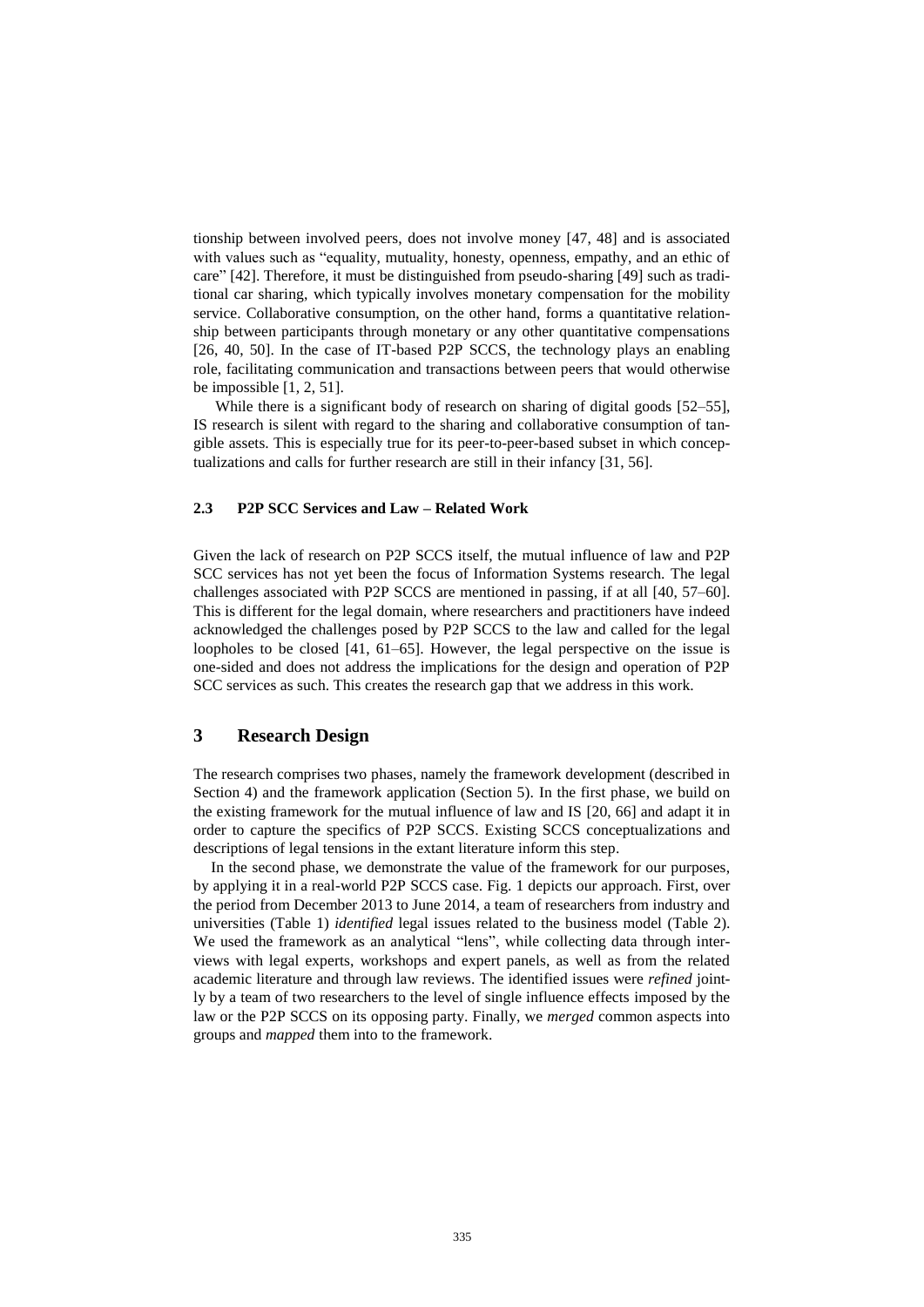

**Fig. 1.** Steps in the framework application

| Participant | Role                               | <b>Background</b>                    |
|-------------|------------------------------------|--------------------------------------|
|             | Project manager at energy supplier | IT Management                        |
| 2           | Technician at energy supplier      | <b>Test Management</b>               |
| $3-4$       | Researchers                        | Marketing                            |
| $5 - 7$     | Researcher                         | IS                                   |
| 8           | Project manager at energy supplier | IT Management                        |
| $9-10$      | Lawyers                            | Energy supply                        |
| 11          | Lawyer and Researcher              | Electric mobility                    |
| 12          | Lawyer                             | Energy supply                        |
| 13          | Lawyer                             | Public law                           |
| 14          | Researcher                         | Energy law                           |
| $15-19$     | Domain experts at energy supplier  | IT Management, taxation, real estate |
| 20          | Researcher                         | Public law, IT law                   |
| 21          | Domain expert at energy supplier   | Data protection                      |

**Table 1.** Involved researchers from industry and universities

# **Table 2.** Sequence of meetings executed

| Label           | Date               | Participants | Main focus                                |
|-----------------|--------------------|--------------|-------------------------------------------|
| Workshop 1      | 2013-12-11         | $1 - 7$      | Initial identification of problem areas   |
| Workshop 2      | 2014-06-30         | 2, 6, 7, 8   | Identification of fields for framework    |
| Workshop 3      | 2014-09-03         | 8, 9, 12, 15 | Core requirements by energy law           |
| Expert con-     | 2014-02-2014-06    | 8.9          | Energy law: customer unit, energy supply  |
| sultations      |                    |              | net, private and public charging spots;   |
| $(EC)$ 1 - 5    |                    |              | Insurance law                             |
| EC <sub>6</sub> | 2014-07-01         | 2, 8, 19     | Tax law/ trade law: peer providers        |
| $EC 7 - 9$      | 2014-07-2014-09    | 8, 9, 10     | European law, tax trade law, contract law |
| $EC 10 - 11$    | $2014-09$ $-2014-$ | 8, 11        | Energy law: role of intermediary          |
|                 | 11                 |              |                                           |
| EC 12           | 2014-09-09         | 12, 13       | Rights of neighbors, right of way, admin- |
|                 |                    |              | istrative law                             |
| EC 13           | 2014-05-26         | 8, 14        | Energy system sui generis                 |
| EC 14           | 2014-05-13         | 8, 16        | Business registration peer providers      |
| <b>EC</b> 15    | 2014-04-17         | 8, 17, 18    | Right of way, entries land register       |
| <b>EC</b> 16    | 2014-08-25         | 8, 31        | Data protection, right to information     |
| Discussion      | 2014-03-26         | 3, 7, 8, 20  | Data protection, right to information     |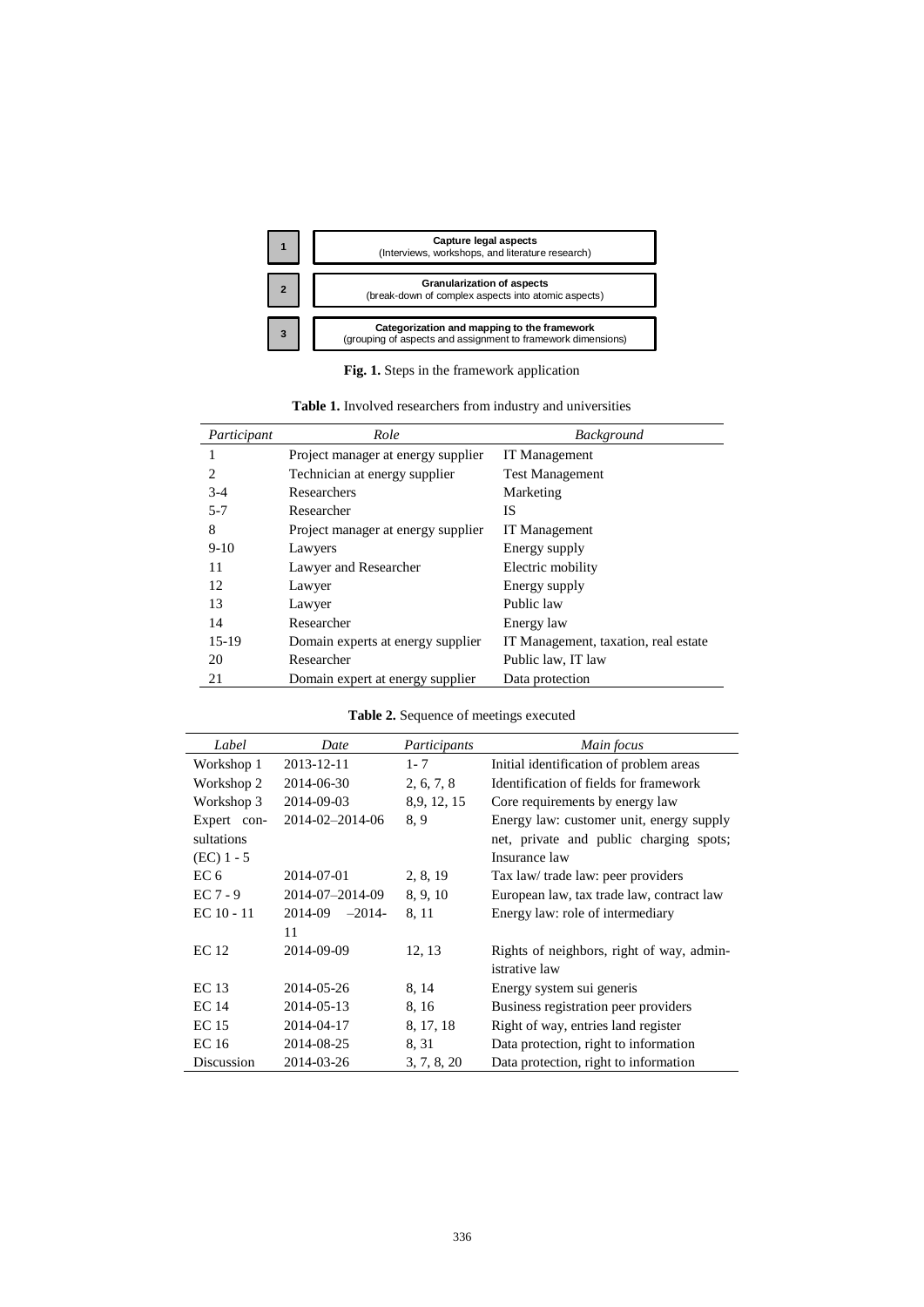# **4 Mutual Influence of Law and P2P SCC Services**

#### **4.1 Initial Framework**

By means of a systematic and rigorous literature review, Knackstedt et al. [20, 66] developed a framework that uses an IS research perspective to study the reciprocal influence between IS and the law. Fig. 2 contains a diagram of the framework.



**Fig. 2.** Framework for depicting the mutual influence of IS and law [20]

It comprises the two dimensions of *perceived influence direction* and *perceived influence impact* (we excluded the dimension "influence character" that is used in the original publication). *Perceived influence direction* can assume the following attributes: '*Law influences IS'*, '*IS influences law*' and '*mutual influence*' (represented by the direction of the arrows). This means that either the law is perceived as given and IS has to adopt the given legal environment (Law  $\rightarrow$  IS) or, vice versa, that IS force a modification of the law (IS  $\rightarrow$  Law). If both are the case, a "mutual influence" [66, p.6] between the law and IS prevails (Law  $\leftrightarrow$  IS).

The dimension *perceived influence impact* further characterizes each influence in terms of one of three different influence types: *restricting*, *demanding* and *enabling* (annotated next to arrows). Firstly, in case of a *restricting* impact, a certain behavior is constrained or prohibited. Both law and IS can exercise a restrictive influence on each other. For instance, data protection requirements restrict the design of IS. Likewise, technological aspects may restrict the scope of a regulation, such as in the case of a German regulation on obligatory TV and radio license fees on an individual basis. Specifically, the authorities modified the regulation because it was impossible for them to control every desktop device for its capability to receive a television signal. Secondly, both the law and IS may *enable* certain design options of the counterpart. For instance, the contract law is an enabler for setting up legally binding relationships within a particular IS. From the law perspective, certain IS may offer technologies that improve or innovate legal operations. Thirdly, both the law and IS could in principle *demand* actions from the opposing side. In the previous discussion of SCCS business, we outlined several examples of businesses operating in a legal limbo with subsequent demand for both IS (to comply with existing regulations) and for the law (to create new or revise old regulations).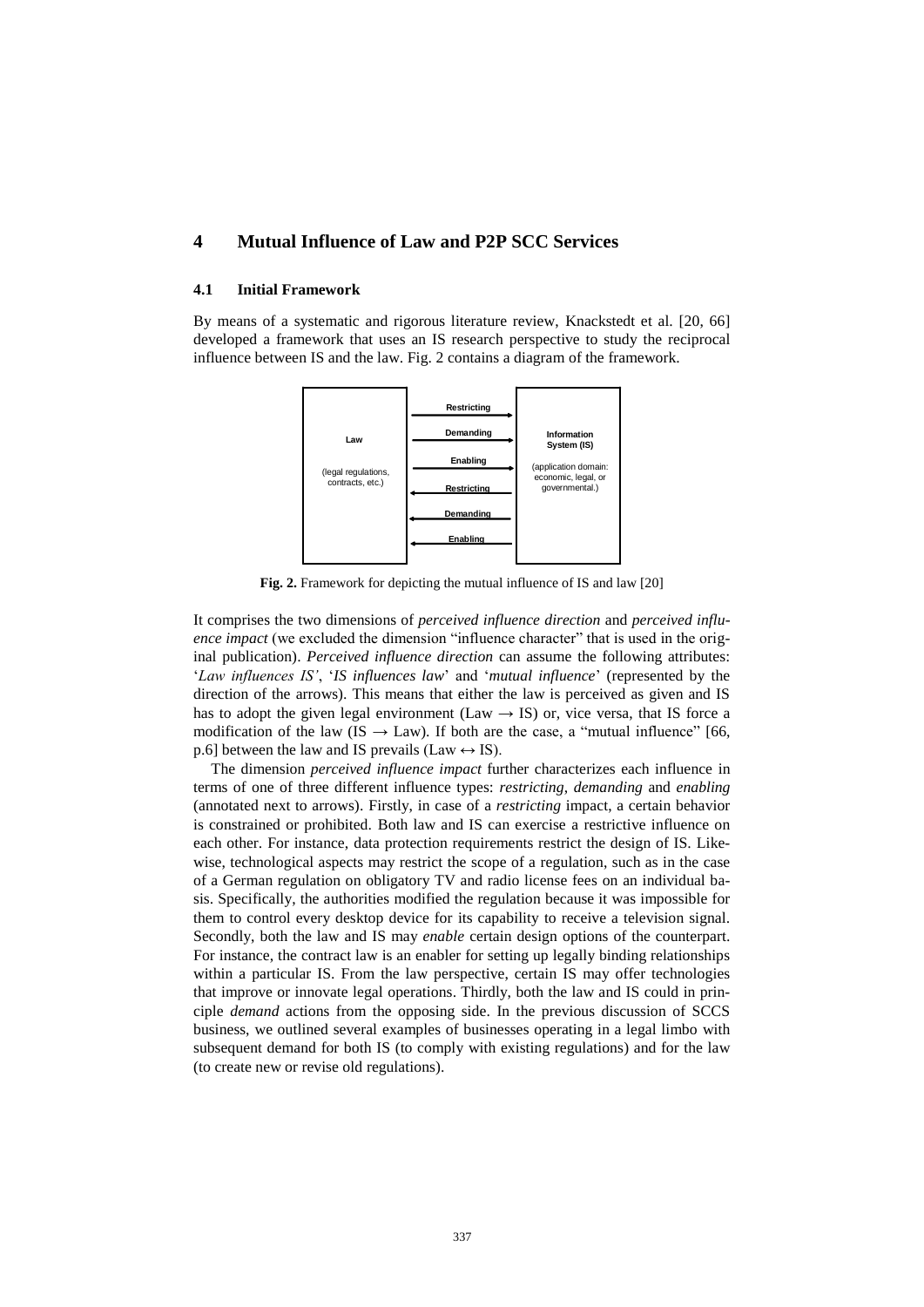#### **4.2 Adapted Framework**

We adapted the framework of Knackstedt et al. for our purposes. Notably, we made modifications to account for two specifics of P2P SCCS, namely the existence of two different service provider roles (the intermediary and the peer supplier) (S1), and in order to separate the influences of law and IS that are specific to the shared resource type, from those influences that are resource-independent (S2). Fig. 3 exhibits the adapted framework. Notably, when we talk about SCCS, we mean services that are delivered by peer-suppliers to peer-consumers through intermediaries. This delivery is enabled by IT supporting the activities required for the service to be delivered.



**Fig. 3.** Framework for depicting the mutual influence of law and P2P SCCS

**S1. To distinguish the peer providers from the intermediary.** IT-enabled peer-topeer sharing and collaborative consumption services represent a special case of an Information System. As we have already outlined, one of the most important features of a P2P SCCS is that the resource owner is a private person [31, 43]. Accordingly, actors in P2P SCCS can take the roles of peer suppliers and of the intermediary, the latter representing the platform provider. Against this backdrop, the relationship between the law and IS in a P2P SCCS scenario can be refined into the relationships between the law and the role of the intermediary and the relationship between the law and the role of the peer suppliers. For example, the relationship of the Uber smartphone app provider with the law is different from the relationship of the law and the drivers as peer suppliers. Platforms such as Airbnb explicitly state that their customers who provide private accommodations for the public are independent from the platform in their legal obligations [68].

**S2. To separate resource-specific and resource-independent aspects**. The second characteristic of P2P SCCS is that certain aspects of the relationship between the law and IS are linked to the actual resource that is shared (such as accommodation or cars), while others are not. We refer to the first group of aspects as "resourcespecific" and the second as "resource-independent". For example, by offering access to resources, private persons as peer suppliers may turn into business entities and therefore be subject to regulations typically applied to businesses, regardless of the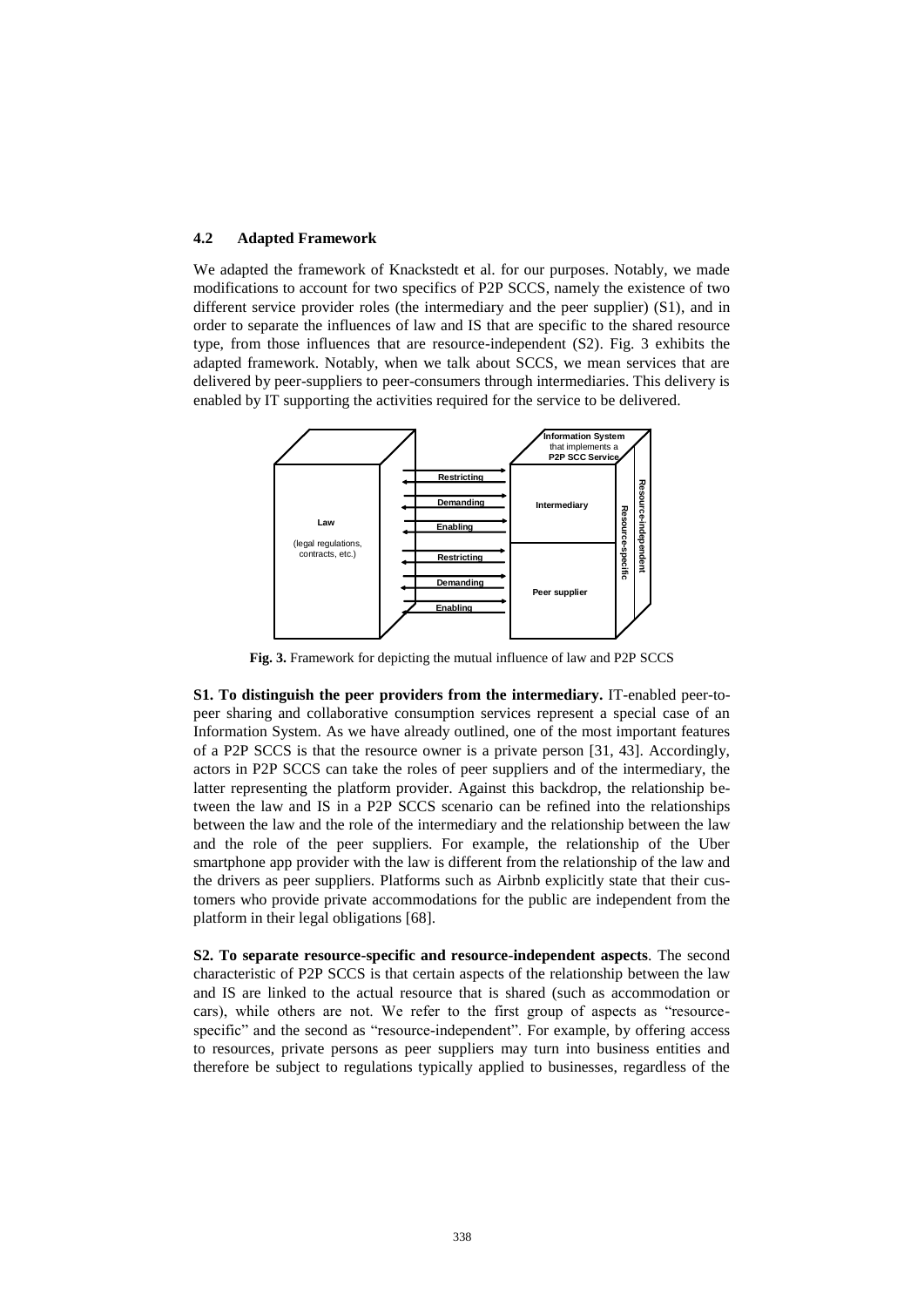type of the shared resource. At the same time, peer suppliers may violate terms and conditions of building insurances – an aspect that is specific to sharing accommodation.

# **5 Framework Application: Designing a P2P SCCS for Electric Vehicle Charging**

#### **5.1 Project Setting**

In Germany, the Federal Government announced a policy goal of putting one million electric vehicles on the country's roads by 2020 [69]. According to the experts of the German National Platform for Electric Mobility (NPE), a total of 950,000 public and non-public charging points would be needed by 2020, in order to achieve a sufficient nation-wide charging infrastructure [70]. Obviously, implementing a charging infrastructure on such a scale requires colossal investments. Given the currently small number of electric vehicle owners, these investments imply a high risk for potential investors. A typical "chicken-and-egg situation" occurs, with potential users waiting for the infrastructure and investors waiting for a substantial number of electric vehicles to be on the roads.

The development of the framework was part of  $CrowdStrom - a$  large publicly funded research project. CrowdStrom aims at designing and implementing an innovative P2P SCCS business model in order to resolve this dilemma. The project aims to empower the many owners of small and private charging points for electric vehicles to make their assets available to public users. This would result in a lower need for central investment, and the CrowdStrom network would extend rapidly while the number of electric vehicles grows. Notably, CrowdStrom will develop an Internetbased platform in order to network the peer suppliers, their charging stations and the CrowdStrom customers. This platform will provide services such as authentication and payment in the near feature.

In the process of designing this innovative P2P SCCS according to the law, we systematically assessed the legal environment, for the reasons described earlier. We structured the analytical process in the following way (Fig. 4). First, a list of legal questions and uncertainties was prepared, based on our naïve understanding of the problem domain (Step 1). We then further structured and categorized our questions in order to identify the relevant fields of law relating to these issues (2). We subsequently reviewed the literature in the identified fields of law, so as to obtain an overview of the legal situation and to estimate the potential impact on the CrowdStrom SCCS (3). We discussed the findings of this review with experts from the various identified legal fields (from both academics and businesspeople) in order to identify the most relevant aspects (see again Table 2 for an exhaustive list) (4). Throughout this process, we identified further legal issues, which we then added to the list and to the discussions. Finally, we documented all the identified issues in a report (5).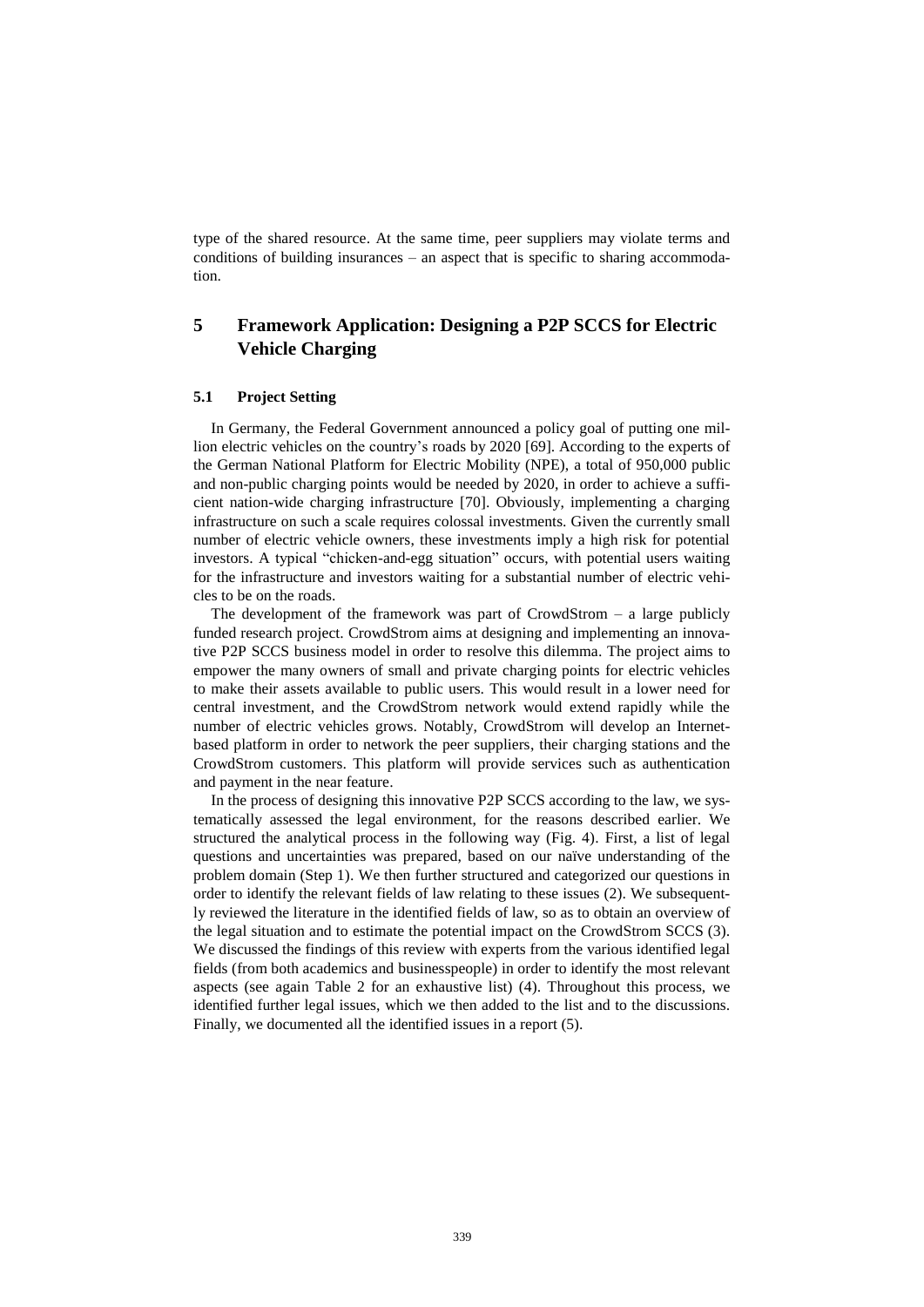

**Fig. 4.** Process of assessing legal issues related to CrowdStrom

In order to describe the relationship between the law and the P2P SCCS CrowdStrom, we used the information from the report to derive a consolidated list of granular legal aspects within the framework. This corresponds to the second step in our methodological approach (cf. Sec. 3). In the following, we present the application of the "framework for depicting the mutual influence between law and P2P SCCS" to the relationship between law and the CrowdStrom P2P SCCS.

#### **5.2 Resource-specific Aspects of the Relationship**

The major influence of the CrowdStrom intermediary on the law is of the type demanding. More precisely, the intermediary *demands* a clarification of the general legal conditions that are applied to the electric vehicle sector, in order to comply with the law in the context of its operations. Furthermore, the intermediary *demands* clarification of the requirements for operating a private charging station. While there are technical standards for public charging stations, as yet, there are none for private offerings. Due to the specifics of the scenario, there were no cases identified in which an intermediary *restricted* the law or where the intermediary *enabled* legal actions.

Likewise, the major influence of the CrowdStrom peer suppliers on the law also have a demanding character. The peer suppliers *demand* legal regulation of the status of a private charging point. The classification of private charging stations in terms of the German energy law is unclear at present. It is conceivable that they fall either into the class of customer units or into the class of energy supply nets, although neither conforms perfectly to the CrowdStrom case. This is because the German energy law aims at regulating the very large energy supplying companies and networks operators. Consequently, it does not explicitly address entities that offer energy supply on small scale to single end users. Thus, the peer suppliers *demand* adaptations of the law in order to clarify their legal situation. For the same reasons, the peer supplier *demand* legal clarification of insurance issues for commercial, private charging points.

The influence of the law on the intermediary is mainly *demanding* and *enabling*. The law *demands* compliance with the product safety act from the intermediary and the 'CE mark' be assigned to the charging stations. The intermediary has to ensure the application of these standards within the entire system. The law further *demands* a guarantee that all the charging station are used in the way intended by the products'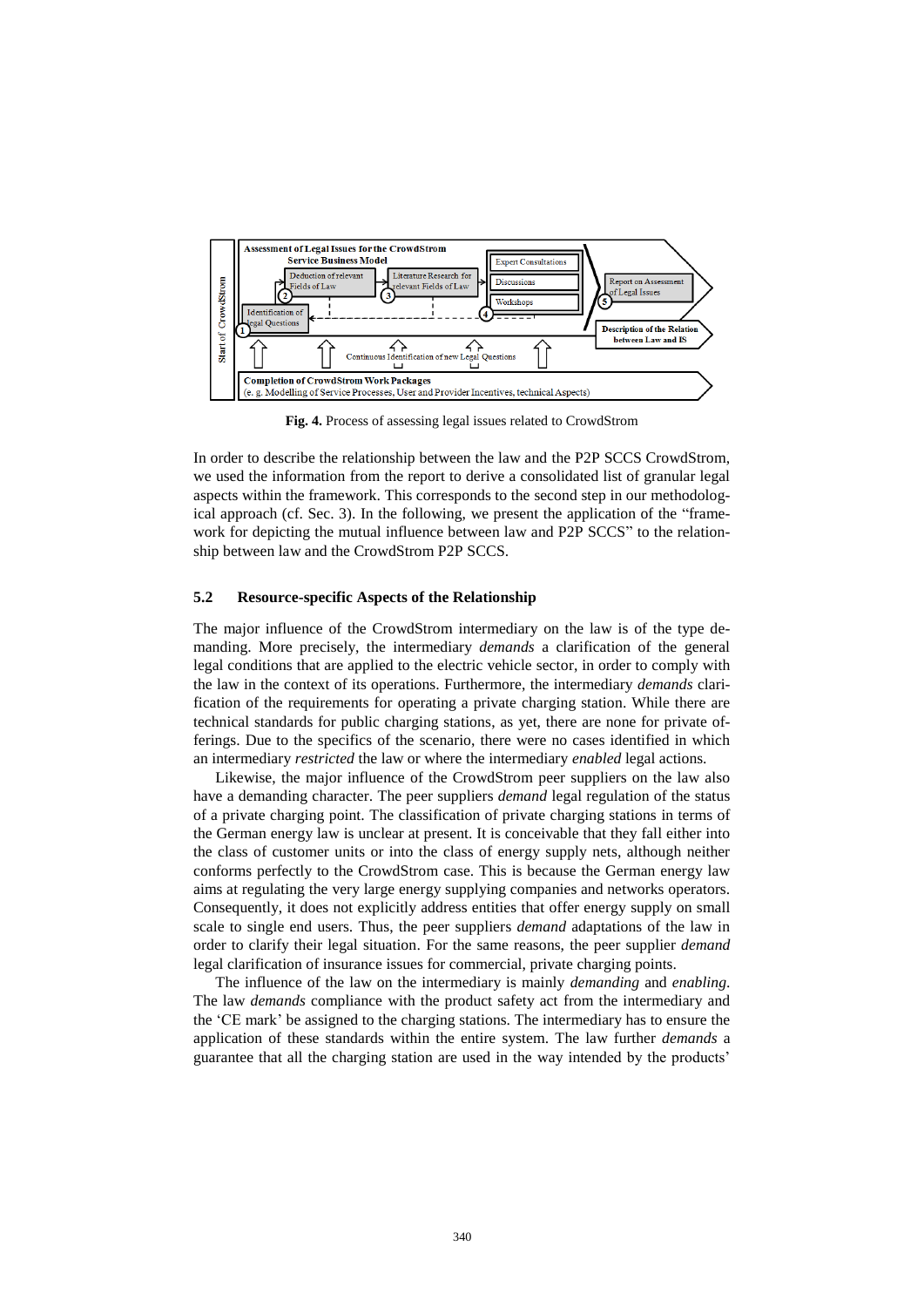engineers and for the intermediary to provide the necessary operating resources and measuring equipment. Apart from this, the law *enables* the intermediary to operate its business by securing the right to use third party property. The intermediary can enter liabilities in the land charge register in order to minimize the risk of operating assets on property owned by a third party. Additionally, the law *enables* the intermediary to develop an online application to promote its offer without being liable for the content.

The influence from the law to the peer suppliers includes demanding, restricting and enabling relationships. The commercial law *demands* four characteristics for a consumer unit, namely spatial coherence, connection to an energy supply net, no serious violation of competition regulations, and installation free of charge. If peer suppliers together fulfill these requirements, the law *enables* the operators of customer units to neglect certain regulations that apply only to larger companies. Although the CrowdStrom charging points do not fall into the category of a customer unit, because they are not free of charge, they have to comply with the energy law if classified as energy supply networks. In this case, the German energy law *demands* compliance with certain principles including security of supply, low cost, convenience, sustainability and efficiency. Furthermore, the law *restricts* the freedom of an electricity net operator to deny access to its electricity network to an electricity supplier (discrimination policy). Yet, by this means, the law *enables* energy suppliers to claim network access from (other) energy net operators. Nevertheless, the status of a CrowdStrom charging point as an energy supply network is not evident, because the German energy law aims at regulating larger companies and not private persons.

The law *enables* an easier handling of the discrimination policy, by stating that discrimination must not occur within a spatially coherent group of assets. Thus, one charging point can have one fixed supplier, while another company could supply a different charging point in the neighborhood, allowing latitude for competition. Further, if electricity supply is a secondary service the law does not classify the company as electric provider – such as a camping place that allows its customers to use its electricity connections for a fixed price per camping slot. Analogously, if the charging of an electric vehicle is a secondary service, while parking is the primary service, the law can waive the obligation of peer suppliers to comply with the energy law.

#### **5.3 Resource-independent Aspects of the Relationship**

The resource independent relationships between the law and the CrowdStrom intermediary, as well as between the law and the CrowdStrom peer suppliers are of an essentially routine nature, for they do not cover the exceptional case of private charging infrastructure. Neither intermediaries nor peer suppliers *demand* any new legal regulations, but are influenced by the existing laws. Accordingly, the commercial law *demands* sustainable behavior, the aim of making a profit, and participation in the overall economic traffic from a commercial business operator. If one of these factors is absent, an intermediary or a peer supplier cannot operate a business in accordance with the law. Yet if all the requirements are met, the law *enables* the intermediary and the peer suppliers to claim the status of a business operator, which gives them both benefits and obligations. For instance, with regard to the law of taxation, the law *de-*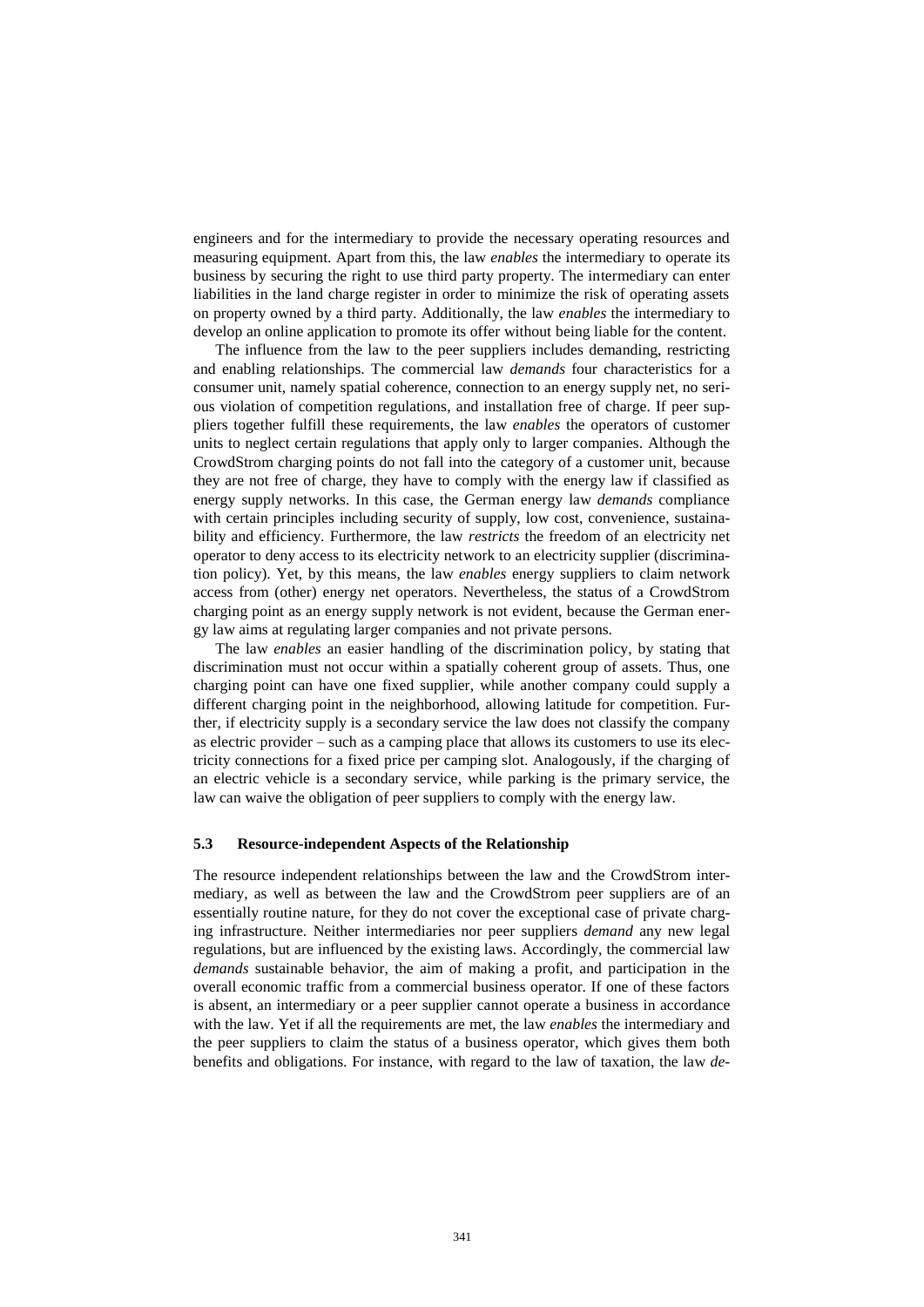*mands* (requires) the intermediary and commercial peers to satisfy certain obligations: I) declare type of income to the financial authorities, II) entrepreneurship, III) calculation of profit and loss, IV) accounting records. At the same time, the taxation law relieves the commercial peer supplier of the duty to pay sales taxes, if earnings do not exceed an annual limit of 17,500 Euro, and the law exempts them from paying commercial taxes up to an annual limit of 24,500 Euro. With reference to domiciliary rights, the law *enables* the peer supplier to implement his right to deny access to the charging station for users who fail to comply with his own house rules.

The law allows for a contractual prohibition on the reselling of electricity received via a private electricity contract. As a consequence, it *restricts* the actions of the intermediary (and the peer supplier), since every peer supplier needs to have the right to resell the electricity received. The data protection act *enables* the intermediary to act as a data processing agent. Consequentially, the intermediary may perform support activities, such as data processing, without the need to be included as an official party of the contracts made between peer supplier and users of the charging infrastructure.

#### **6 Discussion**

#### **6.1 Contribution**

This paper addresses the precarious relationship between the law and peer-to-peer sharing and collaborative consumption services. We have extended an existing framework for the study of the relationship between the law and IS, by augmenting it with concepts from the field of P2P SCC. More specifically, we differentiated the roles of the intermediary and the peer suppliers, and we separated issues that are specific to the shared resource from the issues that are not.

We believe that this paper contributes meaningfully to service research in the IS community, because it is one of the few articles to consider the general phenomenon of a shift in the consumer behavior towards sharing and collaborative consumption, and it assists in the actual development of P2P SCC services. While the extant IS literature emphasizes the impact of the legal environment in developing effective IT artifacts for immediate utility, our summary of the current public debate on legal premises and effects in the P2P SCCS context emphasizes that the topic has a particular high momentum in this field. To this end, the presented framework offers a conceptualization of the mutual influence of law and P2P SCCS that should help other researchers to study different P2P SCCS settings or to develop and evaluate innovative useful IT artifacts for sharing and collaborative consumption businesses.

Furthermore, by focusing on the dyad of law and P2P SCCS and the reciprocal effects between the two, this work is a call for interdisciplinary service research. While we concede that we do not oversee the related research in jurisprudence fully, we argue that the framework could be a useful tool for researchers in this field. For instance, we envision the application of the framework in several P2P SCCS scenarios and an analysis of the resource-independent issues impacting on the relationship across these scenarios. Such a study is likely to shed light on needs for new regula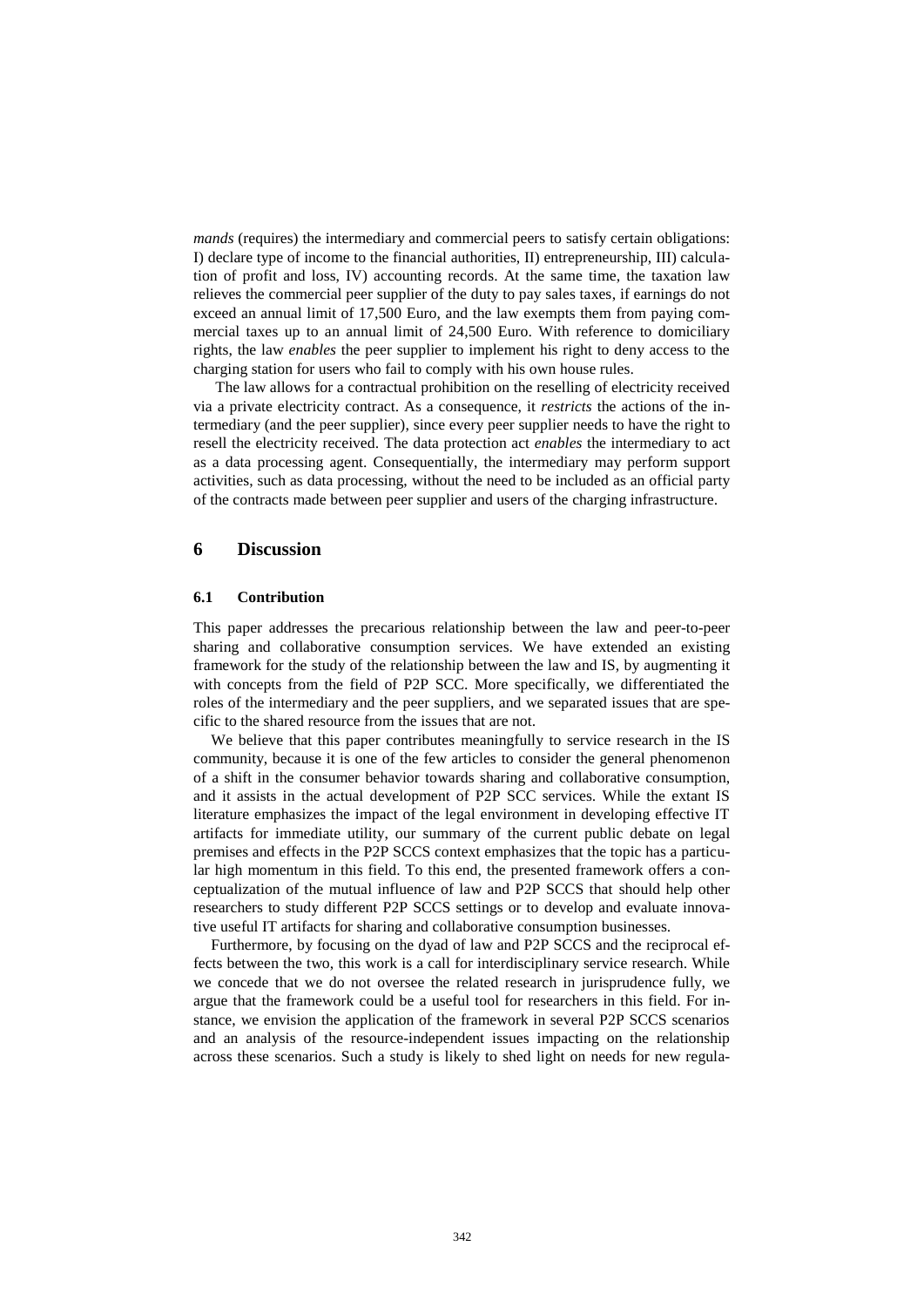tions or for modifying existing regulations related to P2P SCCS, including issues relating to tax law, liability law, and corporate law. We acknowledge that such findings will always be bound to a specific judicial area.

The results presented in this paper yield further practical recommendations. We have explained that disregarding the legal environment of a P2P SCCS may jeopardize the continued existence of the business, and by means of public press reports, we have demonstrated that businesses in fact often fail for that very reason. In this vein, the presented framework aims at assisting managers in the design phase of new P2P SCCS offerings, because the framework is a means of making them aware of possible areas of conflict, so that, at an early stage, they can develop strategies for avoiding legal problems. The framework enables IT managers to conduct systematic analysis of law aspects related to any design choices occurring in the development of an innovative business model. Being applied at this early stage, it allows problem fields to be identified and critical aspects to be captured, both of which can become subjects of subsequent in-depth analyses by the legal experts. Because the framework distinguishes between issues related to the intermediary from those related to the peersuppliers, the work may also encourage managers to carefully consider the situation of their peer-suppliers. This may lead to strategies that limit peer-supplier liability.

#### **6.2 Research Limitations**

This study and the presented results are subject to some limitations, which in turn suggest opportunities for future research. The development and application of the present framework was organized by IS researchers. Thus, the framework focuses the IS perspective on the relationship of law and P2P SCCS, thereby informing the design and evaluation of IT artifacts for a growing part of the economies that is based on sharing and collaborative consumption. Accordingly, it is very likely that researchers with a legal background would have a focus. Nevertheless, we regard the framework to be a promising starting point for stimulating further debate among the related disciplines, on topics and research approaches relevant to promoting our understanding of the interrelations between law and P2P SCCS. We have demonstrated the application of the framework in the context of one specific real-word P2P SCCS, and it proved to be of immediate use for our purposes. However, this is obviously just an initial indication of the general utility of the framework. Future studies therefore might directly take up the framework and test its application in other contexts, in order to increase external validity, or develop experiments to test its ease of use.

# **7 Conclusion**

After some initial hype, several peer-to-peer sharing and collaborative consumption services (P2P SCCS) have been able to establish viable and profitable business models, in which private individuals provide public access to their physical assets, such as cars and accommodation. However, P2P SCCS often act in legal gray areas, because regulations are lacking or difficult to interpret in their context, resulting in a mutual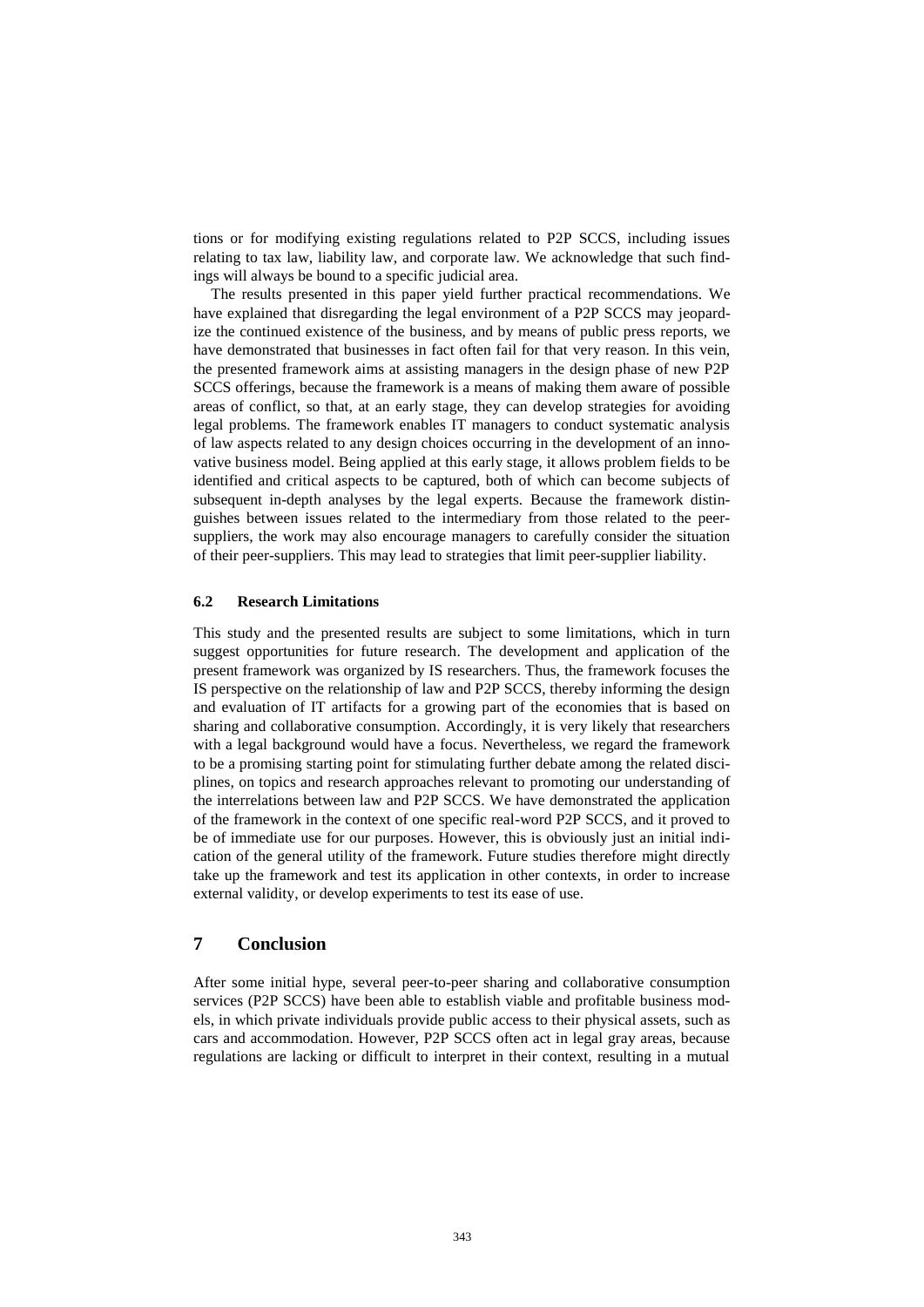influence between the law and P2P SCCS. The aim of this paper was to conceptualize this reciprocal influence. Accordingly, we developed a framework based on extant work in order to provide an instrument for improving the design of new P2P SCCS. The framework includes the dimensions "influence direction" and "influence impact", and it further distinguishes between two provider roles – the intermediary and the peer-suppliers. Furthermore, it separates issues related to the shared resource from resource-independent issues. Some initial evidence from the application in an electric vehicle-charging scenario indicates that the framework is a useful instrument to improve the design of new P2P SCC services, because it enabled us to explore the reciprocal effects of law and IT in the complex problem domain electric vehicle charging and make design choices compliant with the German law.

#### **Acknowledgement**

This paper has been written in the context of the research project CrowdStrom. The project is founded by the German Federal Ministry of Education and Research (BMBF), promotion sign 01FK13019. We thank the project management agency German Aerospace Center (PT-DLR).

## **References**

- 1. Gansky, L.: The Mesh: Why the Future of Business Is Sharing. Penguin Group US, New York City, USA (2010).
- 2. Botsman, R., Rogers, R.: What's Mine Is Yours: The Rise of Collaborative Consumption. HarperCollins, London, UK (2010).
- 3. De, P.: The rise of the sharing economy, http://www.economist.com/news/ leaders/21573104-internet-everything-hire-rise-sharing-economy (Accessed: 15.11.2014)
- 4. Geron, T.: Airbnb And The Unstoppable Rise Of The Share Economy, http://www.forbes. com/sites/tomiogeron/2013/01/23/airbnb-and-the-unstoppable-rise-of-the-share-economy/ (Accessed: 15.11.2014)
- 5. Walsh, B.: 10 Ideas That Will Change the World, http://content.time.com/time/specials/ packages/0,28757,2059521,00.html (Accessed: 15.11.2014)
- 6. Cellan-Jones, R.: London braced for anti-Uber protests, http://www.bbc.com/news/ technology-27783218 (Accessed: 15.11.2014)
- 7. Wogan, J.B.: How Will the Sharing Economy Change the Way Cities Function?, http://www.governing.com/topics/urban/gov-how-sharing-economy-will-changecities.html (Accessed: 15.11.2014)
- 8. Streitfeld, D.: Companies Built on Sharing Balk When It Comes to Regulators, http://www.nytimes.com/2014/04/22/business/companies-built-on-sharing-balk-when-itcomes-to-regulators.html?\_r=0 (Accessed: 15.11.2014)
- 9. The Editorial Board of The New York Times: The Dark Side of the Sharing Economy, http://www.nytimes.com/2014/05/01/opinion/the-dark-side-of-the-sharingeconomy.html? $r=0$  (Accessed: 15.11.2014)
- 10. Vasagar, J.: Berlin housing law threatens sharing economy by restricting rents, http://www.ft.com/cms/s/0/1e8299a0-d065-11e3-af2b-00144feabdc0.html (Accessed: 15.11.2014)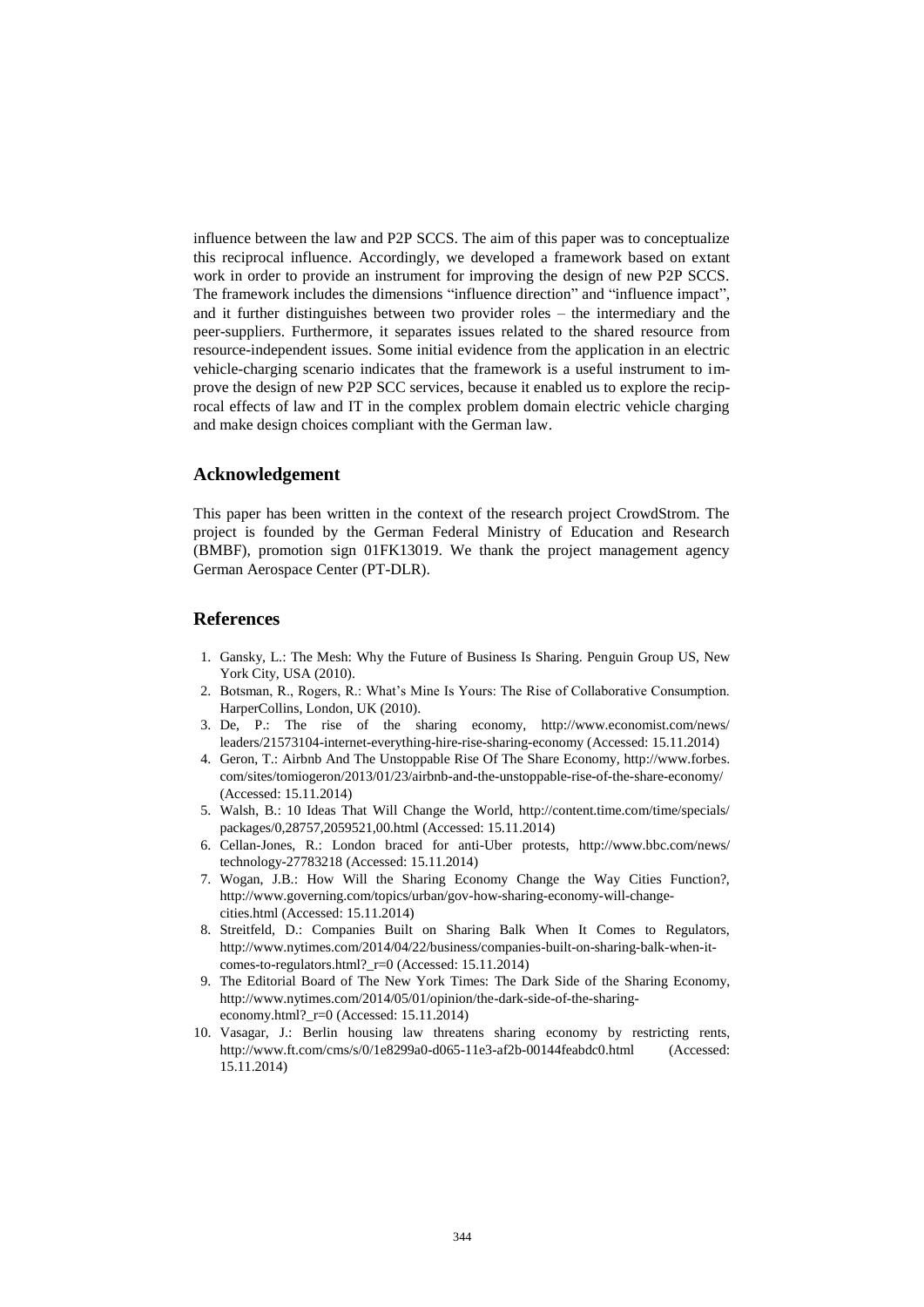- 11. Silver, J.: The sharing economy: a whole new way of living, http://www.theguardian. com/technology/2013/aug/04/internet-technology-fon-taskrabbit-blablacar (Accessed: 15.11.2014)
- 12. Tuttle, B.: Sharing Is Hard: Legal Trouble for Airbnb, RelayRides, FlightCar, http://business.time.com/2013/06/06/sharing-is-hard-legal-trouble-for-airbnb-relayridesflightcar/ (Accessed: 15.11.2014)
- 13. Tuttle, B.: Future of Car Sharing Looks Bright, Even With Some Cloudy Legal Issues, http://business.time.com/2013/05/20/car-sharing-future-looks-bright-even-with-somecloudy-legal-issues/ (Accessed: 15.11.2014)
- 14. Baker, D.: Don't buy the "sharing economy" hype, http://www.theguardian.com/ commentisfree/2014/ may/27/airbnb-uber-taxes-regulation (Accessed: 15.11.2014)
- 15. Chernova, Y.: N.Y. Shutdowns for SideCar, RelayRides Highlight Hurdles for Car- and Ride-Sharing Startups, http://blogs.wsj.com/venturecapital/2013/05/15/n-y-shutdowns-forsidecar-relayrides-highlight-hurdles-for-car-and-ride-sharing-startups/ (Accessed: 15.11.2014)
- 16. Quittner, J.: Sharing Economy Companies, Get Ready for Regulations, www.inc.com/jeremy-quittner/colorado-moves-to-regulate-share-economy.html. (Accessed: 15.11.2014)
- 17. Chokshi, N.: Colorado passes nation's first law regulating uberX, Lyft, http://www.washingtonpost.com/blogs/govbeat/wp/2014/06/06/colorado-passes-nationsfirst-law-regulating-uberx-lyft/ (Accessed: 15.11.2014)
- 18. Spohrer, J., Vargo, S.L., Caswell, N., Maglio, P.P.: The Service System Is the Basic Abstraction of Service Science. In: Proceedings of the 41st Annual Hawaii International Conference on System Sciences (HICSS 2008), Wiakoloa, HI, USA, (2008).
- 19. Watson, B.: Airbnb's legal troubles: the tip of the iceberg for the sharing economy?, http://www.theguardian.com/sustainable-business/airbnb-legal-trouble-sharing-economy (Accessed: 15.11.2014)
- 20. Knackstedt, R., Eggert, M., Heddier, M., Chasin, F., Becker, J.: The Relationship of IS and Law - The Perspective of and Implications for IS Research. In: Proceedings of the European Conference on Information Systems (ECIS), pp. 1–12. Utrecht, Netherlands (2013).
- 21. Becker, J., Beverungen, D., Knackstedt, R., Matzner, M., Müller, O., Pöppelbuß, J.: A Framework for Design Research in the Service Science Discipline. In: Proceedings of the 15th Americas Conference on Information Systems (AMCIS). San Francisco, USA (2009).
- 22. Firnkorn, J., Müller, M.: Selling Mobility instead of Cars: New Business Strategies of Automakers and the Impact on Private Vehicle Holding. Bus. Strateg. Environ. 21, 264– 280 (2012).
- 23. Tencati, A., Zsolnai, L.: Collaborative Enterprise and Sustainability: The Case of Slow Food. J. Bus. Ethics. 110, 345–354 (2012).
- 24. Pedersen, E.R.G.: Collaborative Consumption: Business Model Opportunities and Barriers for the Fashion Industry. J. Macromarketing. 33, 401 (2013).
- 25. Chen, Y.: Possession and Access: Consumer Desires and Value Perceptions Regarding Contemporary Art Collection and Exhibit Visits. J. Consum. Res. 35, 925–940 (2009).
- 26. Bardhi, F., Eckhardt, G.: Access-Based Consumption: The Case of Car Sharing. J. Consum. Res. 39, 881–898 (2012).
- 27. Petri, I., Silaghi, G.C., Rana, O.F.: Trading Service Level Agreements within a Peer-to-Peer market. In: Proceedings - IEEE/ACM International Workshop on Grid Computing, pp. 242–251 (2010).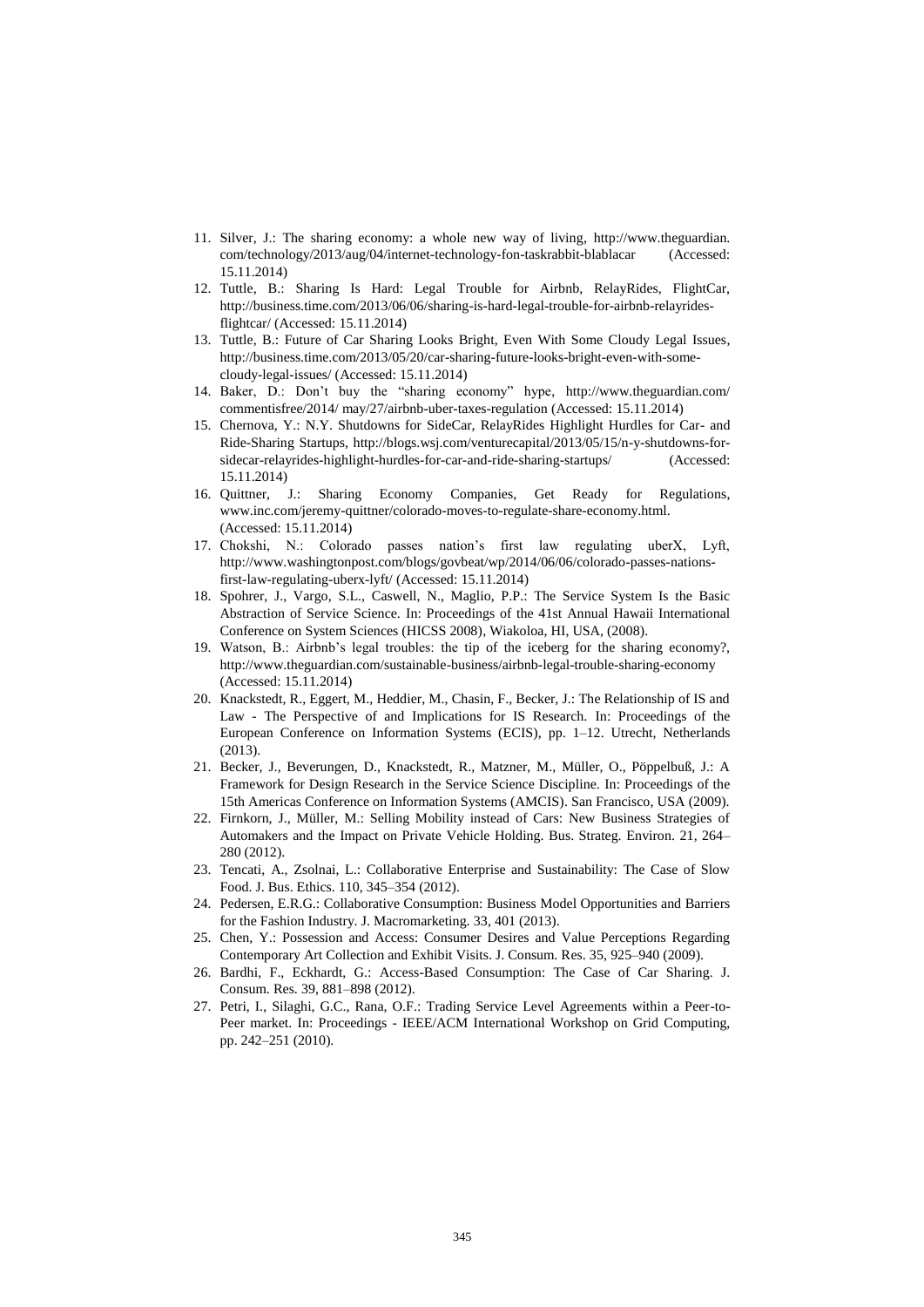- 28. Ikkala, T., Lampinen, A.: Defining the price of hospitality: Networked hospitality exchange via Airbnb. In: Proceedings of the CSCW Companion '14, pp. 173–176. ACM Press, New York, USA (2014).
- 29. Petri, I., Rana, O., Rezgui, Y., Silaghi, G.C.: Evaluating Trust in Peer-to-Peer Service Provider Communities. In: Proceedings of the 7th International Conference on Collaborative Computing: Networking, Applications and Worksharing, pp. 407–414. IEEE (2011).
- 30. Greiner, M.E., Wang, H.: Building Consumer-to-Consumer Trust in E-Finance Marketplaces: An Empirical Analysis. Int. J. Electron. Commer. 15, 105–136 (2011).
- 31. Andersson, M., Hjalmarsson, A., Avital, M.: Peer-to-peer service sharing platforms: Driving share and share alike on a mass-scale. International Conference on Information Systems, pp. 2964–2978. Milano (2013).
- 32. Heinrichs, H.: Sharing Economy : A Potential New Pathway to Sustainability. GAIA Ecol. Perspect. Sci. Soc. 22, 228–231 (2013).
- 33. Guiot, D., Roux, D.: A second-hand shoppers' motivation scale: Antecedents, consequences, and implications for retailers. J. Retail. 86, 355–371 (2010).
- 34. Geum, Y., Park, Y.: Designing the sustainable product-service integration: a productservice blueprint approach. J. Clean. Prod. 19, 1601–1614 (2011).
- 35. Mont, O.K.: Clarifying the concept of product-service system. J. Clean. Prod. 10, 237–245 (2002).
- 36. Elliot, S.: Transdisciplinary perspectives on environmental sustainability: a resource base and framework for IT-enabled business transformation. MIS Q. 35, 197–236 (2011).
- 37. Dao, V., Langella, I., Carbo, J.: From green to sustainability: Information Technology and an integrated sustainability framework. J. Strateg. Inf. Syst. 20, 63–79 (2011).
- 38. Malhotra, A., Melville, N., Watson, R.: Spurring Impactful Research on Information Systems for Environmental Sustainability. MIS Q. 37, 1265–1274 (2013).
- 39. Wittel, A.: Qualities of Sharing and their Transformations in the Digital Age. Int. Rev. Inf. Ethics. 15, 3–8 (2011).
- 40. Belk, R.: You are what you can access: Sharing and collaborative consumption online. J. Bus. Res. 67, 1595–1600 (2014).
- 41. Benkler, Y.: Sharing Nicely: On Shareable Goods and the Emergence of Sharing as a Modality of Economic Production. Yale Law J. 114, 273–358 (2004).
- 42. John, N.A.: The Social Logics of Sharing. Commun. Rev. 16, 113–131 (2013).
- 43. Hamari, J.: Transforming homo economicus into homo ludens: A field experiment on gamification in a utilitarian peer-to-peer trading service. Electron. Commer. Res. Appl. 12, 236–245 (2013).
- 44. Leismann, K., Schmitt, M., Rohn, H., Baedeker, C.: Collaborative Consumption: Towards a Resource-Saving Consumption Culture. Resources. 2, 184–203 (2013).
- 45. Anderegg, W.R.L., Prall, J.W., Harold, J., Schneider, S.H.: Expert credibility in climate change. Proc. Natl. Acad. Sci. U. S. A. 107, 12107–12109 (2010).
- 46. Oreskes, N.: Beyond the ivory tower: The scientific consensus on climate change. Science (80). 306, 1686 (2004).
- 47. Belk, R.: Why Not Share Rather Than Own? Ann. Am. Acad. Pol. Soc. Sci. 611, 126–140 (2007).
- 48. Belk, R.: Sharing. J. Consum. Res. 36, 715–734 (2010).
- 49. Belk, R.: Sharing Versus Pseudo-sharing in Web 2.0. Anthropol. 18, 7–23 (2014).
- 50. Collins, J.E..: User-Friendly Licensing for a User-Generated World: The Future of the Video-Content Market. Vanderbilt J. Entertain. Technol. Law. 15, 407–440 (2013).